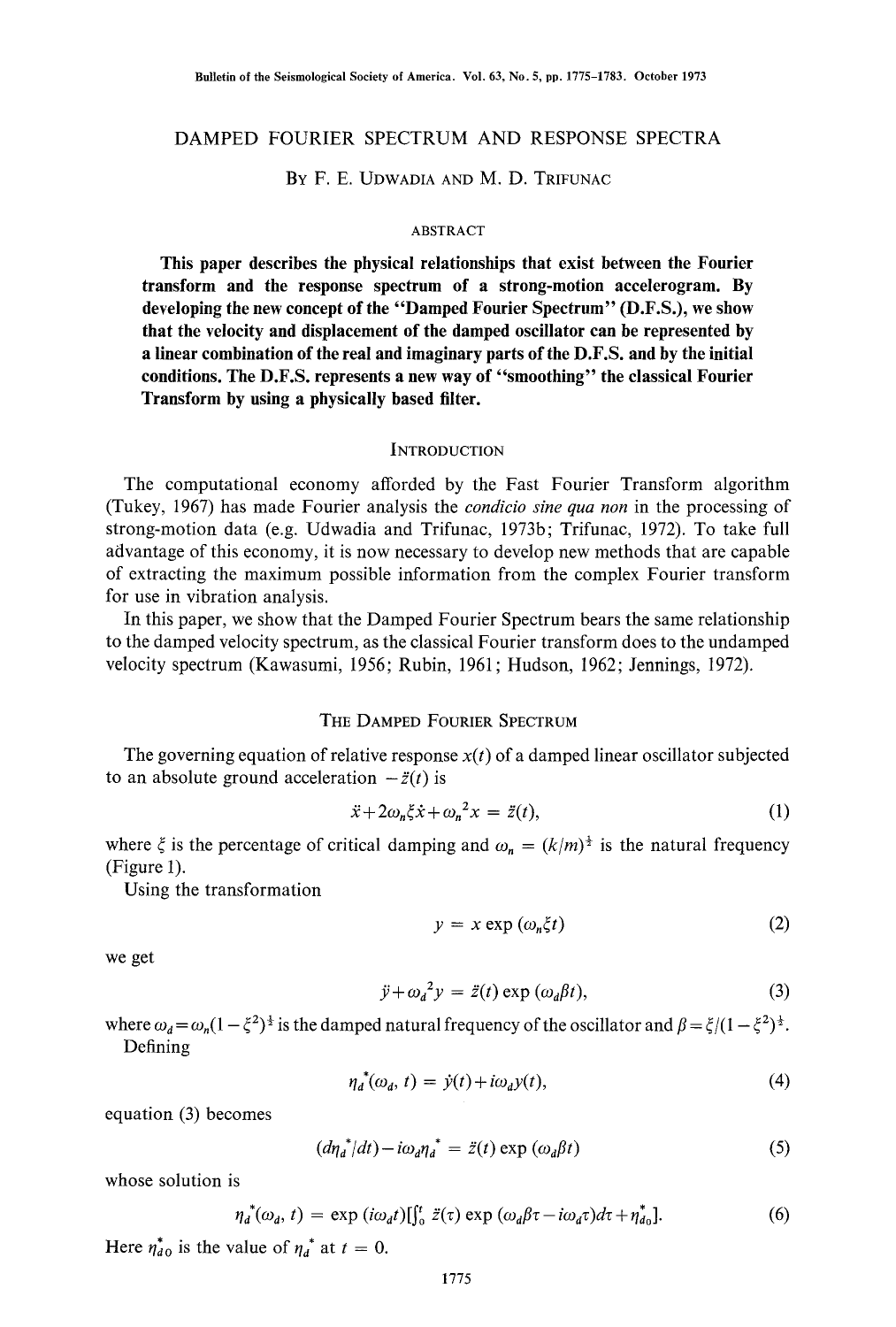To cast equation (6) into a form resembling the classical Fourier transform of  $\ddot{z}(t)$ , we take the integrand in equation (6) as a product of two functions  $g(t)$  and  $\ddot{z}^*(t)$ , where

$$
g(t) = \begin{cases} \exp \left\{ \left[ \omega_n \xi - i \omega_n (1 - \xi^2)^{\frac{1}{2}} \right] t \right\}; -\infty < t \leq t_0 \\ 0, & \text{otherwise} \end{cases} \tag{7a}
$$

for  $\xi>0$  and  $\omega_n>0$  and

$$
\ddot{z}^*(t) = \begin{cases} \ddot{z}(t) & 0 \le t \le T \\ 0, & \text{otherwise.} \end{cases}
$$
 (7b)

Here we are assuming that the forcing function  $\ddot{z}(t)$  is nonzero only between 0 and T while the response is evaluated at time  $t_0$ .





FIG. 1. (a) A single-degree-of-freedom oscillator subjected to ground acceleration- $\ddot{z}(t)$ . (b) A mass spring-dashpot system and its equivalent as interpreted through the phase of the complex variable  $\eta_d$ .

Using Parseval's theorem and the above definitions we have,

$$
I \equiv \int_{-\infty}^{\infty} z^*(t)g(t)dt = \frac{1}{2\pi} \int_{-\infty}^{\infty} Z(\lambda)G(-\lambda)d\lambda
$$

where

$$
Z(\lambda) = \int_{-\infty}^{\infty} z^*(t) \exp(-i\lambda t) dt
$$

and

$$
G(\lambda) = \int_{-\infty}^{\infty} g(t) \exp(-i\lambda t) dt.
$$

Using the definition of  $g(t)$  from equation (7a)

$$
G(\lambda) = \int_{-\infty}^{t_0} \exp \left\{ \left[ \omega_n \xi - i \omega_n (1 - \xi^2)^{\frac{1}{2}} \right] t \right\} \exp \left( -i \lambda t \right) dt
$$

$$
= \frac{\exp \left\{ \left[ \omega_n \xi - i \{ \omega_n (1 - \xi^2)^{\frac{1}{2}} + \lambda \} \right] t_0 \right\}}{\omega_n \xi - i \left[ \omega_n (1 - \xi^2)^{\frac{1}{2}} + \lambda \right]}.
$$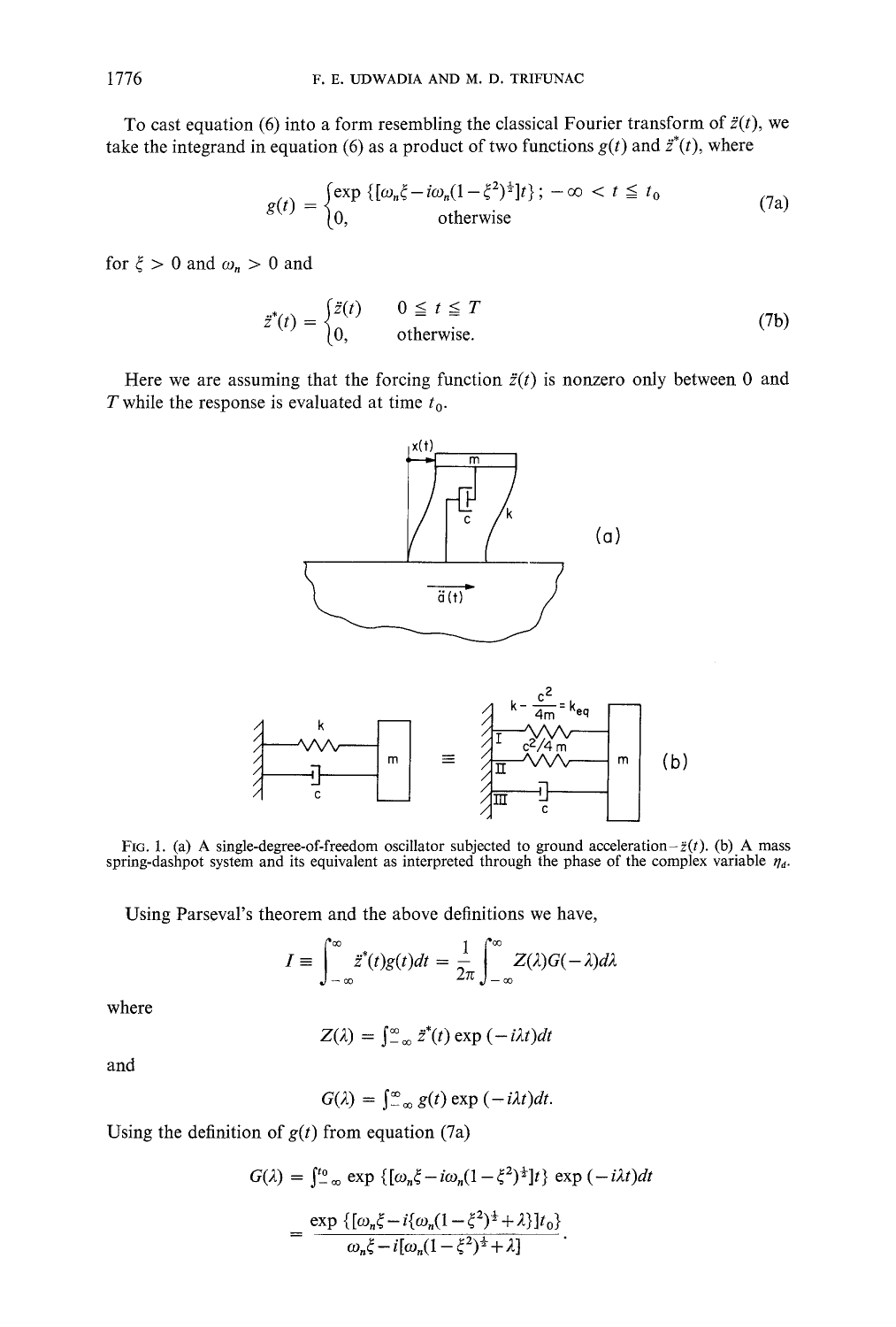Hence,

$$
I = \frac{1}{2\pi} \int_{-\infty}^{\infty} Z(\lambda) \frac{\exp \{ \{ \omega_n \xi - i \{ \omega_n (1 - \xi^2)^{\frac{1}{2}} - \lambda \} \} t_0 \}}{\omega_n \xi - i [\omega_n (1 - \xi^2)^{\frac{1}{2}} - \lambda]} d\lambda
$$
  
= 
$$
\frac{1}{2\pi} \exp (\omega_n \xi t_0) \exp (-i\omega_d t_0) \int_{-\infty}^{\infty} \frac{Z(\lambda) \exp (i\lambda t_0)}{\omega_n \xi - i [\omega_n (1 - \xi^2)^{\frac{1}{2}} - \lambda]} d\lambda.
$$
 (8)

Using equation (6)

$$
\eta_d^*(\omega_d, t_0) = \frac{1}{2\pi} \exp\left(\omega_n \xi t_0\right) \int_{-\infty}^{\infty} \frac{Z(\lambda) \exp\left(i\lambda t_0\right)}{\omega_n \xi - i[\omega_n (1 - \xi^2)^{\frac{1}{2}} - \lambda]} d\lambda + \eta_{d_0}^* \exp\left(i\omega_d t_0\right). \tag{9}
$$

**But** 

$$
\eta_d^*(\omega_d, t) = \dot{y} + i\omega_d y = (\dot{x} + \omega_n \xi x + i\omega_d x) \exp(\omega_n \xi t) = \eta_d \exp(\omega_n \xi t)
$$

where the damped complex response,  $\eta_d$ , is given by

$$
\eta_d = \dot{x} + \omega_n \xi x + i \omega_d x. \tag{10}
$$

Equation (9) then gives

$$
\eta_d(\omega_d, t_0) = \frac{1}{2\pi} \int_{-\infty}^{\infty} \frac{Z(\lambda) \exp(i\lambda t_0)}{\omega_n \xi - i[\omega_n (1 - \xi^2)^{\frac{1}{2}} - \lambda]} d\lambda + \eta_{d_0} \exp[i\omega_n (1 - \xi^2)^{\frac{1}{2}} t_0] \exp(-\omega_n \xi t_0)
$$
\n(11)\n
$$
= X^*(\omega_d, \xi, t_0) + i Y^*(\omega_d, \xi, t_0) + \eta_{d_0} \exp[i\omega_n (1 - \xi^2)^{\frac{1}{2}} t_0] \exp(-\omega_n \xi t_0)
$$
\n
$$
\equiv F_d(\omega_d, \xi, t_0) + \eta_{d_0} \exp[i\omega_n (1 - \xi^2)^{\frac{1}{2}} t_0] \exp(-\omega_n \xi t_0),
$$
\n(12)

where  $X^*(\omega_d, \xi, t_0)$  and  $Y^*(\omega_d, \xi, t_0)$  are the real and imaginary parts of the "Damped" Fourier Transform",  $F_d(\omega_d, \xi, t_0)$ , defined by the integral in equation (11). At the frequencies  $\omega_d^m = (2\pi m/t_0)$ , we get

$$
x(\omega_d^m, \xi, t_0) = (2\pi m/t_0)^{-1} Y^*(\omega_d^m, \xi, t_0) + x_0 \exp(-\omega_n \xi t_0)
$$
  
\n
$$
\dot{x}(\omega_d^m, \xi, t_0) = X^*(\omega_d^m, \xi, t_0) - \beta Y^*(\omega_d^m, \xi, t_0) + \dot{x}_0 \exp(-\omega_n \xi t_0)
$$
 (13)

Equation (13) states that the pseudo-velocity of a damped oscillator with zero initial conditions having a damped natural frequency of  $\omega_d^m$  and the fraction of critical damping,  $\xi$ , is given by the imaginary part of the Damped Fourier Transform evaluated at the frequency  $\omega_a^m$ . Similar interpretations on the basis of the real part of the Damped Fourier Spectrum are possible. It may be noted here that the above formulation is valid for any  $\xi$ , however small, although not exactly equal to zero. When  $\xi = 0$ ,  $G(\lambda)$  as defined above does not exist, and the domain in which  $g(t)$  takes nonzero values needs to be redefined as the interval ( $-\infty$ ,  $\infty$ ). At the same time,  $\ddot{z}^*(t)$  given by (7b) has to be redefined into the interval between 0 and  $t_0$ . With these new definitions  $G(-\lambda)$  becomes  $2\pi\delta(\omega_n - \lambda)$ , and I reduces to  $Z(\omega_n)$ , so that equation (13) still holds. However,  $X^*(\omega_a^m = \omega_n^m, 0, t_0)$  and  $Y^*(\omega_a^m = \omega_n^m, 0, t_0)$  now become the real and imaginary parts of the Fourier transform of  $\vec{z}^*(t)$ , which is nonzero between 0 and  $t_0$ . When  $X^* \equiv Y^* \equiv 0$ , we have the free vibration problem of the damped oscillator indicating that the velocity and displacement of an oscillator at time  $t_0$  (a complete multiple of  $2\pi/\omega_d^m$ ) are, respectively, equal to the initial velocity and displacement multiplied by the factor  $\exp(-\omega_n \xi t_0)$ . Next we show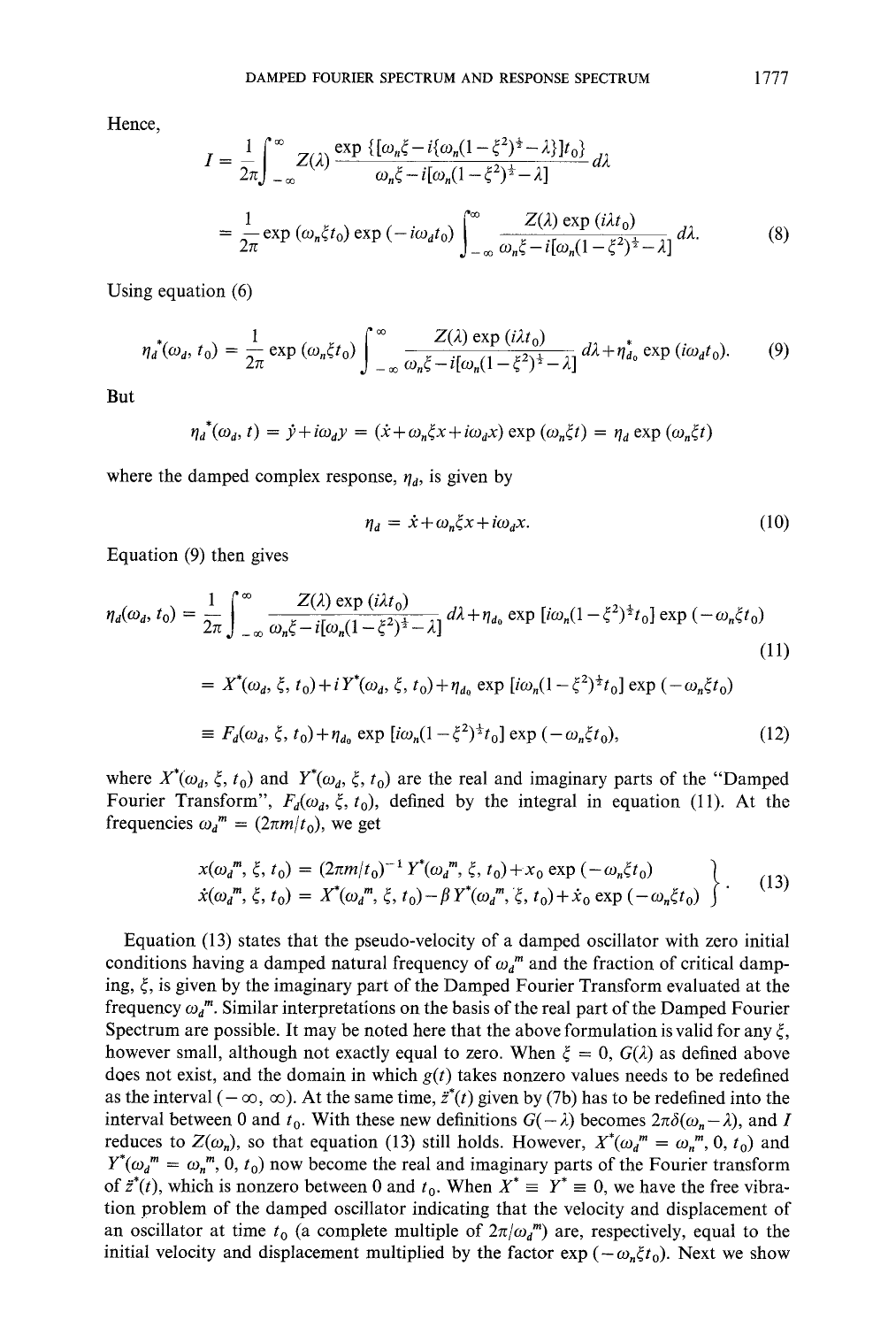that the phase  $\phi_d$  of the damped complex response,  $\eta_d$ , is related to the partition of the oscillator's energy and to the phase of the Damped Fourier Transform. The phase of the complex variable  $\eta_{\ell}$  is given by

$$
\tan \phi_d(t) = \frac{\omega_n (1 - \xi^2)^{\frac{1}{2}} x}{\dot{x} + \omega_n \xi x} \,. \tag{14}
$$

When the oscillator starts from rest, for frequencies  $\omega_d^m$ ,

$$
\tan \phi_d^m(t_0) = \frac{Y^*(\omega_d^m, \xi, t_0)}{X^*(\omega_d^m, \xi, t_0)} = \tan \psi_d(\omega_d^m, t_0)
$$
 (15)

where  $\psi$  is the phase of the Damped Fourier Transform of  $\ddot{z}^*(t)$ . From equation (14) we get

$$
\tan^2 \phi_d = \frac{kx^2 - k(\xi x)^2}{m\dot{x}^2 + cx\dot{x} + k(\xi x)^2}.
$$
 (16)

Here k is the force per unit displacement of the spring and  $c$  is the viscous damping of the dashpot. The numerator of equation (16) is related to the potential energy of an equivalent spring while the denominator is simply the total energy less the potential energy of the equivalent spring. The potential energy is reduced from the undamped case by a term  $k(\xi x)^2$ . This reduction may then be looked upon as being the cause of a reduced natural frequency in the damped system. The damping thus has the effect of reducing the apparent spring stiffness. Noting that  $k(\xi x)^2 = (c^2/4m)x^2 = k_1x^2$ , we observe that the dashpot can be interpreted as acting as a negative spring of stiffness  $c^2/4m$  (Figure 1). We then propose that the mass-spring-dashpot system can be looked upon as being composed of three different elements: an equivalent spring  $(I)$ , a spring related to the damping characteristics of the dashpot (II), and a velocity dependent dissipative element (III). Element I, which represents the equivalent spring, yields the frequency characteristics of the system while element III yields the dissipative qualities associated with any oscillation of the mass m.

The response  $\eta_d$  then brings about a split-up of the energy which can be expressed through its phase angle as

$$
\tan^2 \phi_d = \frac{(P.E.)_{spring} - (P.E.)_{\text{damped spring}}}{(K.E.)_{mass} + (D.E.)_{dashed} + (P.E.)_{\text{damped spring}}}
$$

When  $c^2/4m \to k$ , the equivalent spring in the system has zero stiffness ( $k_{eq} \equiv 0$ ), and an exponential decay sets in, thus leading to the concept of critical damping. For such an oscillator, the phase of the damped transform tends to zero.

The complex number  $\eta_d$  can be looked upon as a vector whose magnitude equals  $\sqrt{E_d}$ while its phase angle is given by equation (14). Thus

$$
\eta_d = \sqrt{(E_d)} \exp(i\phi_d). \tag{17}
$$

 $E_d$  is a positive definite quantity and is given by

$$
E_d = \dot{x}^2 + \omega_n^2 x^2 + 2\omega_n \xi x \dot{x} = 2(K.E. + P.E. + D.E.)/m,
$$

where K.E. represents the kinetic energy, P.E. the potential energy, and D.E. the damping energy. The rate of rotation of this vector is given by

$$
\frac{d\phi_d}{dt} = \omega_d \left[ 1 + \frac{x\ddot{a}}{E_d} \right].
$$
\n(18)

For the free vibration case,  $d\phi_d/dt = \omega_d$ , the damped natural frequency of vibration.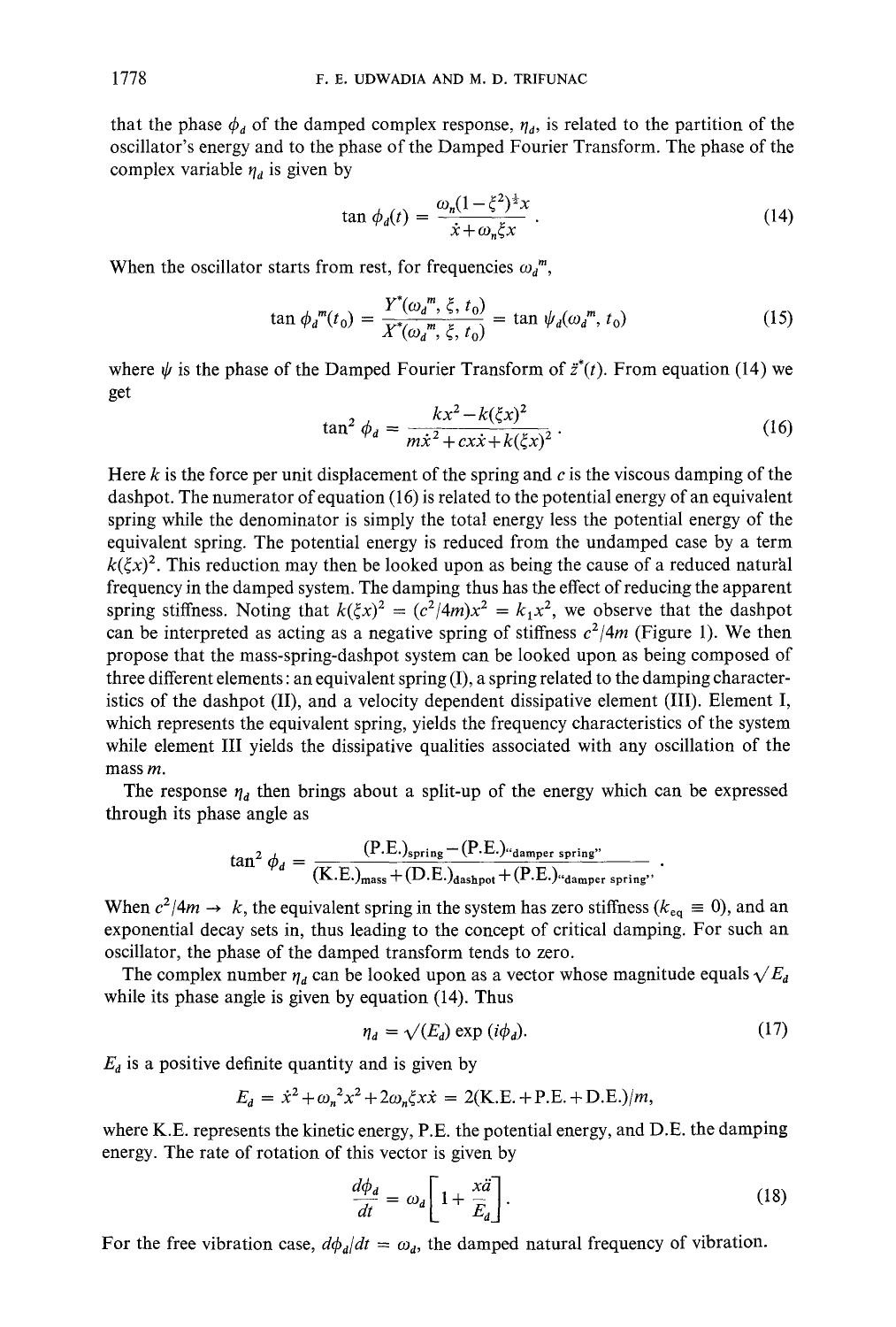Just as the Fourier transform gives the response  $(\eta)$  of an undamped oscillator starting from rest at the end of the excitation,  $t_0$  (Udwadia and Trifunac, 1973a), so also the Damped Fourier Transform  $(X^*+iY^*)$  yields the response of a damped oscillator  $(\eta_a)$ at time  $t_0$ . The Damped Fourier Spectrum can then be defined as  $|\eta_d|_{\text{max}} = |\dot{x} + \beta \omega_d x +$  $i\omega_a x|_{\text{max}} \geq |\eta_a|_{\text{to}}$ . From equation (17) we have that

$$
\dot{x} = \sqrt{(E_d)(\cos \phi_d - \beta \sin \phi_d)}.
$$

Remembering that the damped velocity spectrum  $S_v(\omega_n, \xi)$  is  $|\dot{x}|_{\text{max}}$  we get,

$$
S_v(\omega_n, \xi) \equiv |\dot{x}|_{\max} \lesssim |\eta_d|_{\max}.
$$

Equation (11) indicates that the damped Fourier spectral amplitude cannot be directly obtained from the Fourier spectral amplitudes by the use of a simple linear filtering operation performed on the Fourier spectrum. This damped spectral amplitude for any particular damping  $\xi = \xi_0$  computed at the end of the excitation will serve as a lower bound on the damped ( $\xi = \xi_0$ ) velocity spectrum for an oscillator with natural frequency  $\omega_n$  and percentage of critical damping,  $\xi_0$ .

CALCULATION OF THE DAMPED FOURIER SPECTRUM (D.F.S.)

The Damped Fourier Spectrum  $F_d(\omega_d, \xi, t_0)$  is defined for  $\xi > 0$  [refer to equation (11)] as

$$
F_d(\omega_d, \xi, t_0) = \frac{1}{2\pi} \int_{-\infty}^{\infty} \frac{Z(\lambda) \exp(i\lambda t_0)}{\omega_n \xi - i[\omega_n (1 - \xi^2)^{\frac{1}{2}} - \lambda]} d\lambda.
$$
 (19)

In what follows it shall be assumed that  $t_0 = T$ . Physically, equation (19) implies that the response of a damped oscillator at any time  $t_0$  to a given excitation can be obtained if a knowledge of the response at time  $t_0$  (to that excitation) of undamped oscillators of all possible frequencies is known. Since the calculation of  $Z(\lambda)$  is generally done using the Fast Fourier Transform (F.F.T.) its values are known only at  $\lambda = (2\pi n/t_0)$ ;  $n = 0, 1, \dots$ Hence  $Z(\lambda)$  needs to be reconstructed for intermediate frequencies between these discrete values using the sampling theorem.

$$
Z(\omega) = \sum_{n=-\infty}^{\infty} Z(2\pi m/t_0) \exp(-i\omega t_0/2) \exp(i n\pi) \frac{\sin[(\omega t_0/2) - n\pi]}{[(\omega t_0/2) - n\pi]}
$$

Then

$$
F_d = \frac{1}{2\pi} \int_{-\infty}^{\infty} \sum_{n=-\infty}^{\infty} Z(2n\pi/t_0) \exp(-i\omega t_0/2) \exp(i n\pi) \frac{\sin[(\omega t_0/2) - n\pi]}{[(\omega t_0/2 - n\pi)]}
$$
  
 
$$
\times \frac{\exp(i\omega t_0)}{[\omega_n \xi - i\{\omega_n (1 - \xi^2)^{\frac{1}{2}} - \omega\}]} d\omega
$$
  
= 
$$
\frac{1}{t_0} \sum_{n=-N}^{n=N} Z(2\pi n/t_0) \left[ \frac{1 - \exp\{-[\omega_n \xi - i\omega_n (1 - \xi^2)^{\frac{1}{2}}]t_0\}}{\omega_n \xi - i\{\omega_n (1 - \xi^2)^{\frac{1}{2}} - 2\pi n/t_0\}} \right].
$$

If further  $\omega_n = (2\pi m/t_0)$ ,

$$
F_d(\omega_a^m, \xi, t_0) = \sum_{n = -N}^{n = N} Z(2\pi n | t_0) \left[ \frac{1 - \exp\{-2\pi m (\xi - i(1 - \xi^2)^{\frac{1}{2}}) \}}{2\pi m \xi - i2\pi \{ m(1 - \xi^2)^{\frac{1}{2}} - n \}} \right].
$$
 (20)

The interchange of summation with integration can be justified on the physical grounds that the signal is almost frequency-band limited.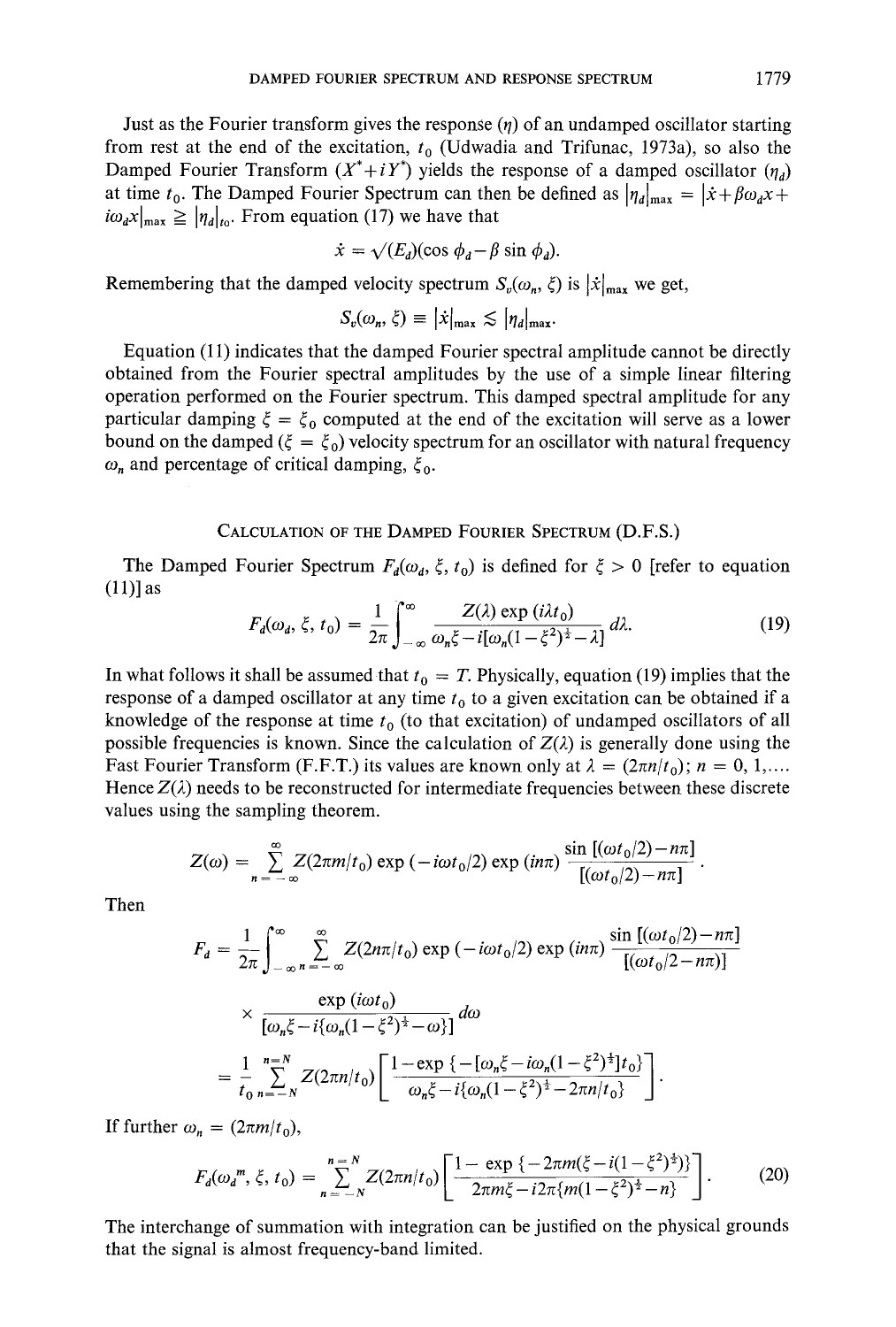Although the summation in equation (20) does not represent a simple convolution, it is done on a product of  $Z(\lambda)$  and a sharply peaked function so that the actual summation may be truncated to a **smaller number** of frequency estimates around the frequency of interest. This is what one would actually **expect, for** at a given frequency the damped



**Fro. 2. Acceleration-time history from the record of the Eureka Earthquake of December 21, 1954, N1 lW component.** 



FIG. 3. Damped **Fourier amplitude spectrum** curves.

**Fourier amplitude spectrum ought to depend more closely on the Fourier spectral amplitude at that and neighboring frequencies.** 

**To illustrate the concept of the damped spectrum, a typical accelerogram was analyzed. It is shown in Figure 2. The spectrum curves corresponding to this acceleration time**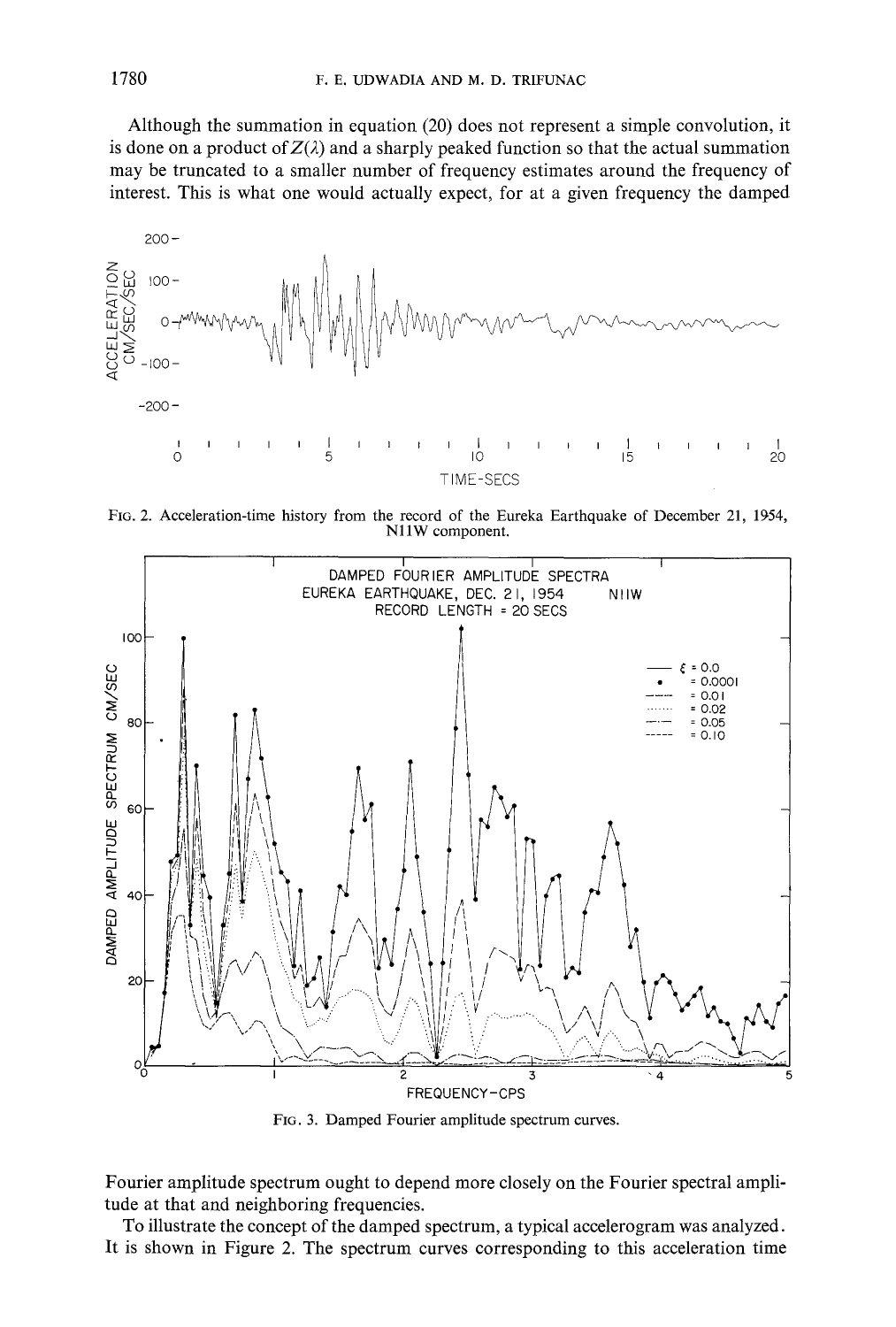history for various values of  $\xi$  are shown in Figure 3. The spectra have been obtained by taking 500 frequency estimates of the Fourier spectrum around the frequency of interest.

The exponential decay of the damped oscillator leads to low responses at higher frequencies. The upper solid curve in Figure 3 is the Fourier amplitude spectrum, while the full circles indicate the damped spectrum estimates for a damping value of 0.01 per cent. We observe that these points lie below the spectrum curve, although they follow it closely. As seen from the figures, the effect of damping on the response as indicated by the damped spectral amplitudes is quite intense. For damping values as low as 1 per cent, the spectral amplitudes are reduced by about half to a third of those obtained from the undamped spectra. It may be noted that the spectral curves for various dampings occasionally cross each other and that the curves for higher  $\xi$  values show lesser undulations so that the introduction of damping in this way effects a physically meaningful smoothing.

# ON THE SMOOTHING OF FOURIER AMPLITUDE SPECTRA

Various investigators (Holloway, 1958; Robinson and Treitel, 1964; Tukey, 1967) have looked at the problem of smoothing of spectra from the point of view of time series analyses. Most smoothing operators suggested are linear. They show no preference for any range of frequencies and are so manipulated as to keep the area under the smoothed curves identical to the area under the unsmoothed curves. As observed from the damped spectra, the operation represented by the integral in equation (19) could be referred to as a smoothing operation that yields smoother spectral curves (Figure 3). However, there are some marked differences between this operation and the smoothing operators that have been suggested by workers in time series analysis. First, it is impossible to convert equation (19) into a classical convolution integral. The higher frequencies are modulated to a greater extent than lower frequencies. Second, the areas under the smoothed curves are not identical to those under the unsmoothed curves. These two results fall out naturally when we consider the fact that every point on the smoothed Fourier spectrum curve corresponds to the response of a damped oscillator which decays as  $\exp(-\omega_n \xi t)$ , so that the higher frequencies become attenuated to a greater extent. The dissipation of energy through the dashpot in the damped system causes the area under the smoothed and unsmoothed curves to be different.

The physical nature of this effect can be best illustrated through a simple example as follows. Let  $\ddot{z}(t) = \delta(t)$ , so that  $Z(\lambda) = 1$ . Then,

$$
F_d = \dot{x} + \omega_n \xi x + i\omega_d x \big|_{t = t_0} = \frac{1}{2\pi} \int_{-\infty}^{\infty} \frac{Z(\lambda) \exp(i\lambda t_0)}{\omega_n \xi - i[\omega_n (1 - \xi^2)^{\frac{1}{2}} - \lambda]} d\lambda \tag{21}
$$

Integrating we get

$$
F_d = \exp[i\omega_n(1 - \xi^2)^{\frac{1}{2}}t_0] \exp(-\omega_n \xi t_0)
$$
 (22)

$$
|F_d| = \exp(-\omega_n \xi t_0). \tag{23}
$$

But,  $|Z(\omega_n, t_0)|$  is proportional to the energy of an undamped oscillator caused to oscillate by the delta function pulse. Also,  $|F(\omega_d, t_0)|$  is proportional to the energy of a damped oscillator. We observe that this energy, unlike in the undamped case, is a function of the frequency and the time duration  $t_0$ . In this case, the unsmoothed and the smoothed spectra would be represented as in Figure 4. The damped curves represent the response at time  $t = t_0$  of an oscillator of natural frequency  $\omega_n$  and damping  $\xi$  to a delta function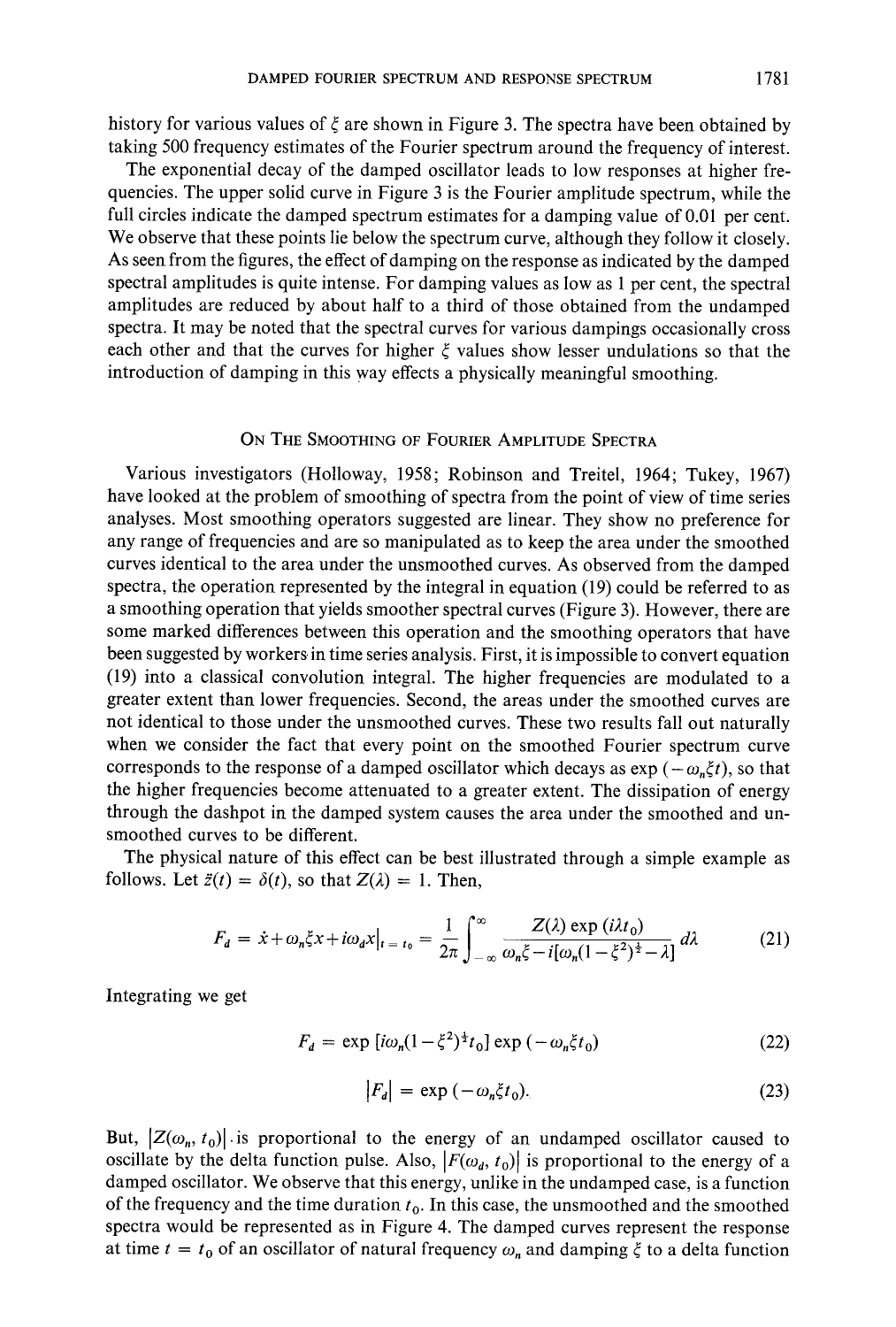applied at time  $t = 0$ . The nondimensional frequency clearly indicates that for a given damping value, the response at larger times  $(t_0)$  for smaller natural frequencies  $(\omega_n)$  will **be the same as the response at shorter times at higher frequencies provided the product**   $\omega_n t_0$  is the same. As observed from Figure 4, at higher frequencies the damped oscillator **shows a very short memory of past excitation.** 

### **CONCLUSIONS**

**The development of the new functional called the "Damped Fourier Transform" has enabled us to formulate the meaningful physical link between the Fourier transform of an accelerogram, recorded during the strong ground motion and the response of a viscously damped single-degree-of-freedom system excited by the same motion. This new result represents the logical extension of the relation previously known to exist only in the case of an undamped oscillator.** 



FIG. 4. Damped Fourier amplitude spectrum curves indicating the response  $|F_a|$  of an oscillator of **natural frequency**  $\omega_n$  **and percentage of critical damping,**  $\xi$ **, to a delta function input at time**  $t = 0$ **.** 

**The application of this functional (equation 19) to several accelerograms shows that it can be used'as a good estimate of the damped relative velocity spectrum up to about 2 to 3 Hz. The estimate can no doubt be effectively improved by a proper choice of the time length of record chosen for analysis. At higher frequencies, however, the D.F.S. serves only as a lower bound to the damped relative velocity spectrum. The difference between the two increases with increasing frequency due to the frequency-dependent exponential decay of the damped oscillator response. The functional also serves as a physically meaningful spectral smoothing operator.**